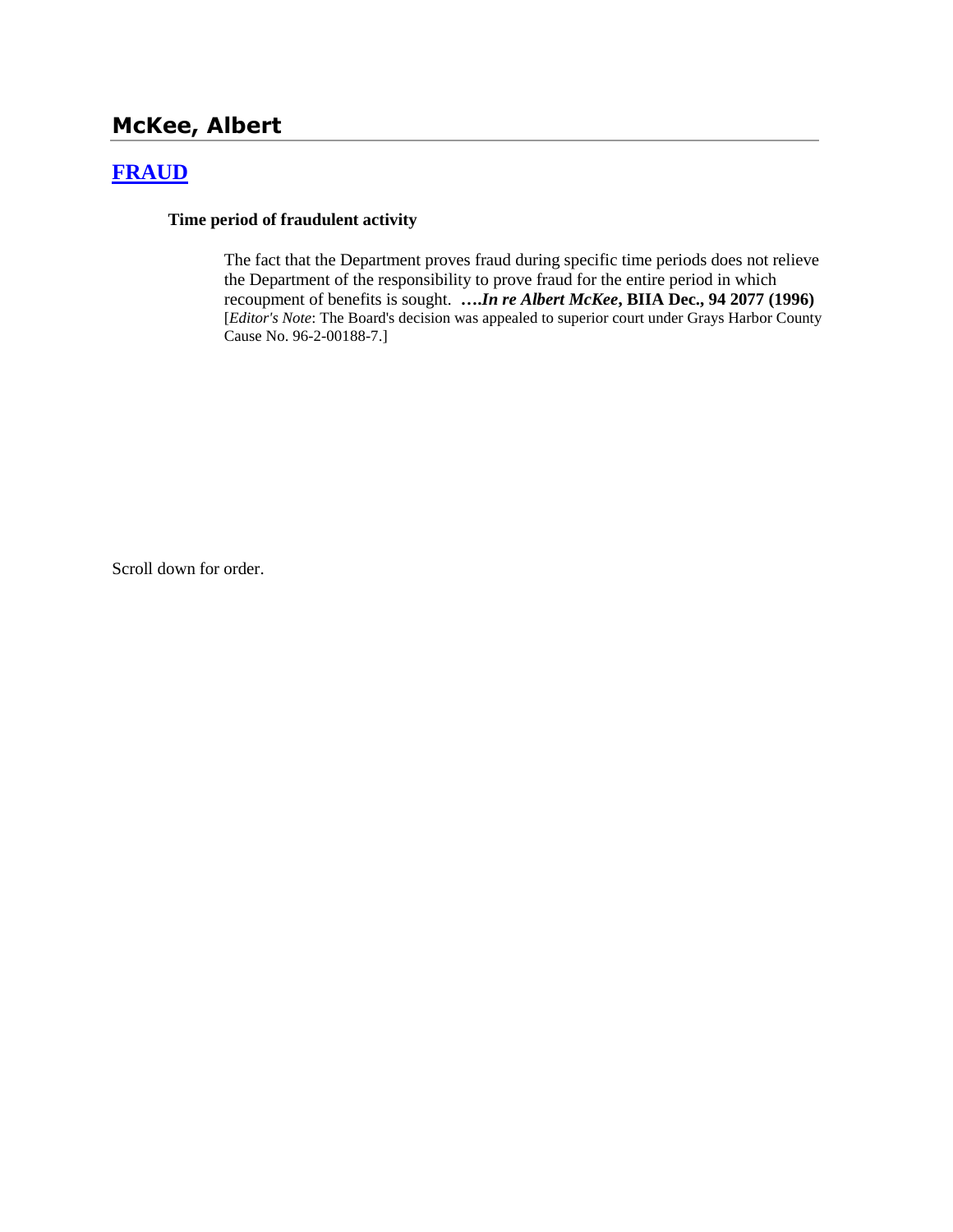## **BEFORE THE BOARD OF INDUSTRIAL INSURANCE APPEALS STATE OF WASHINGTON**

**)**

**IN RE: ALBERT L. MCKEE ) DOCKET NO. 94 2077 & 94 2078**

**CLAIM NO. J-225365 ) DECISION AND ORDER** 

APPEARANCES:

Claimant, Albert L. McKee, by Walthew, Warner, Costello, Thompson & Eagan, per John F. Warner

 Employer, Peterson Shake Co., Inc., by Claims Management Services, per Paul H. Proctor

> Department of Labor and Industries, by The Office of the Attorney General, per Peter J. Helmberger, Assistant

These are consolidated appeals filed by the claimant on September 14, 1994. Docket No. 94 2077 is an appeal from a June 24, 1994 order issued by the Department of Labor and Industries that found that the claimant was employed or capable of being gainfully employed from December 29, 1989 until August 13, 1993, which resulted in an overpayment of pension benefits in the amount of \$62,860.97, which was fraudulently obtained by misrepresentation by the claimant and concealment of employment capability from the Department, and ordered the claimant to refund to the Department the overpayment amount plus a 50 percent penalty for a total demand of

## \$94,291.45. **REVERSED AND REMANDED**.

Docket No. 94 2078 is an appeal from an order issued by the Department on June 27, 1994, that found the claimant returned to work December 29, 1989, and therefore, he was considered permanently and partially disabled and not permanently and totally disabled, and closed the claim without any additional permanent partial disability award. **AFFIRMED**.

**DECISION**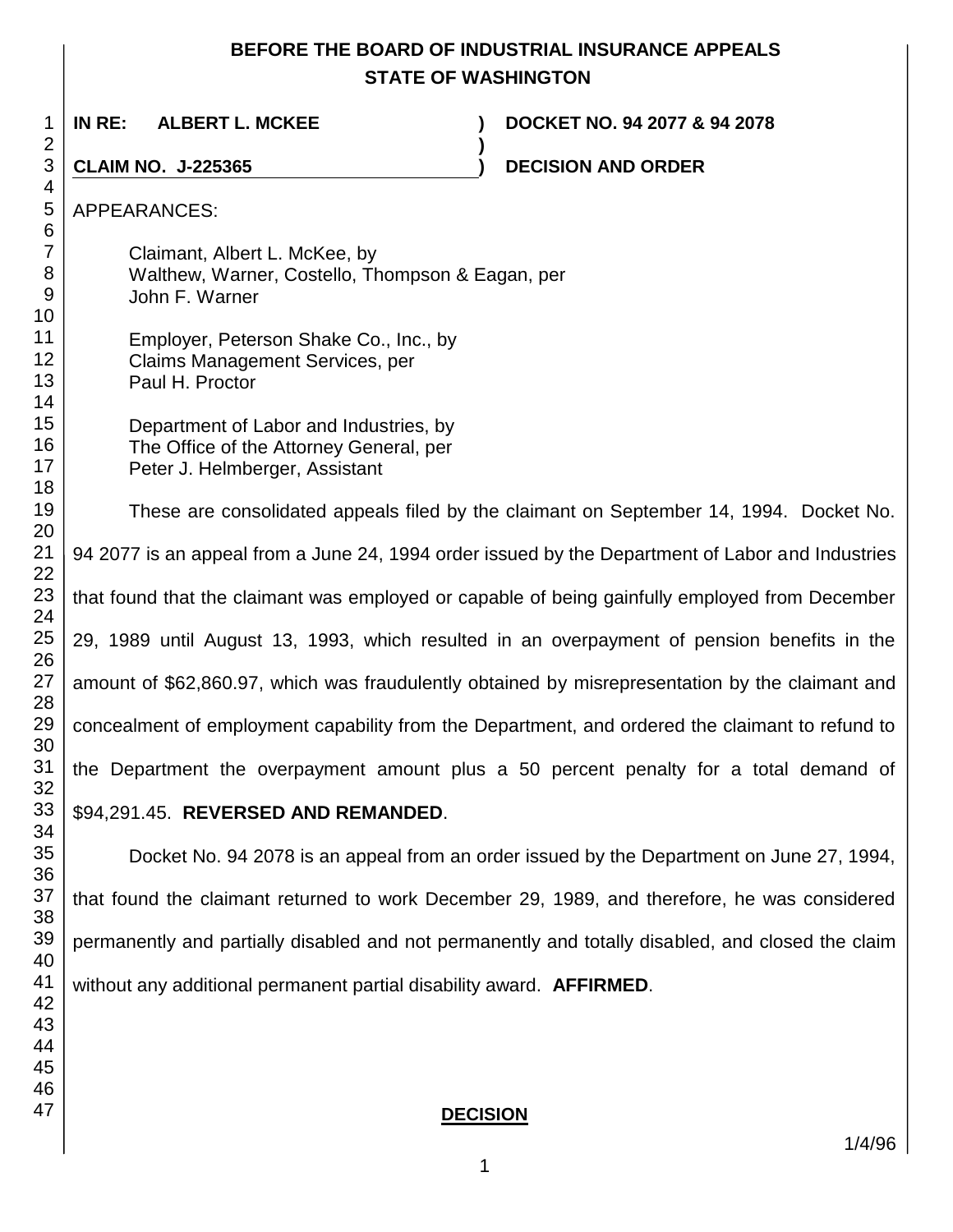Pursuant to RCW 51.52.104 and RCW 51.52.106, this matter is before the Board for review and decision on a timely Petition for Review filed by the claimant to a Proposed Decision and Order issued on September 29, 1995, in which the order of the Department regarding Docket No. 94 2077, dated June 24, 1994, was reversed and remanded and the Department order regarding Docket No. 94 2078, dated June 27, 1994, was affirmed.

The Board has reviewed the evidentiary rulings in the record of proceedings and finds that no prejudicial error was committed and the rulings are affirmed.

There are two basic issues involved in these appeals: whether Mr. McKee committed fraud in obtaining permanent and total disability benefits from the Department for the period from December 29, 1989 through August 13, 1993, and whether he returned to gainful employment after the Department found him to be a permanently and totally disabled worker.

The industrial appeals judge found that he did fraudulently obtain benefits throughout the entire period and that he returned to gainful employment. The Department order finding fraud was reversed and remanded for the sole purpose of correcting the amount of benefits Mr. McKee would be required to repay.

We agree that Mr. McKee returned to gainful employment as of December 29, 1989, and pursuant to RCW 51.32.160, the Department order terminating his permanent and total disability benefits was correct. We also agree that Mr. McKee fraudulently obtained these benefits, but not for the entire period of time set out in the Department order in Docket No. 94 2077. The facts of this appeal are adequately set out in the Proposed Decision and Order and we will only reiterate them for purposes of our decision.

Mr. McKee was injured on January 27, 1983, when he was struck in the head with a cedar block. The Department found him to be a permanently and totally disabled worker on September 29, 1989. Sometime in 1993, the Department received an anonymous tip that Mr. McKee was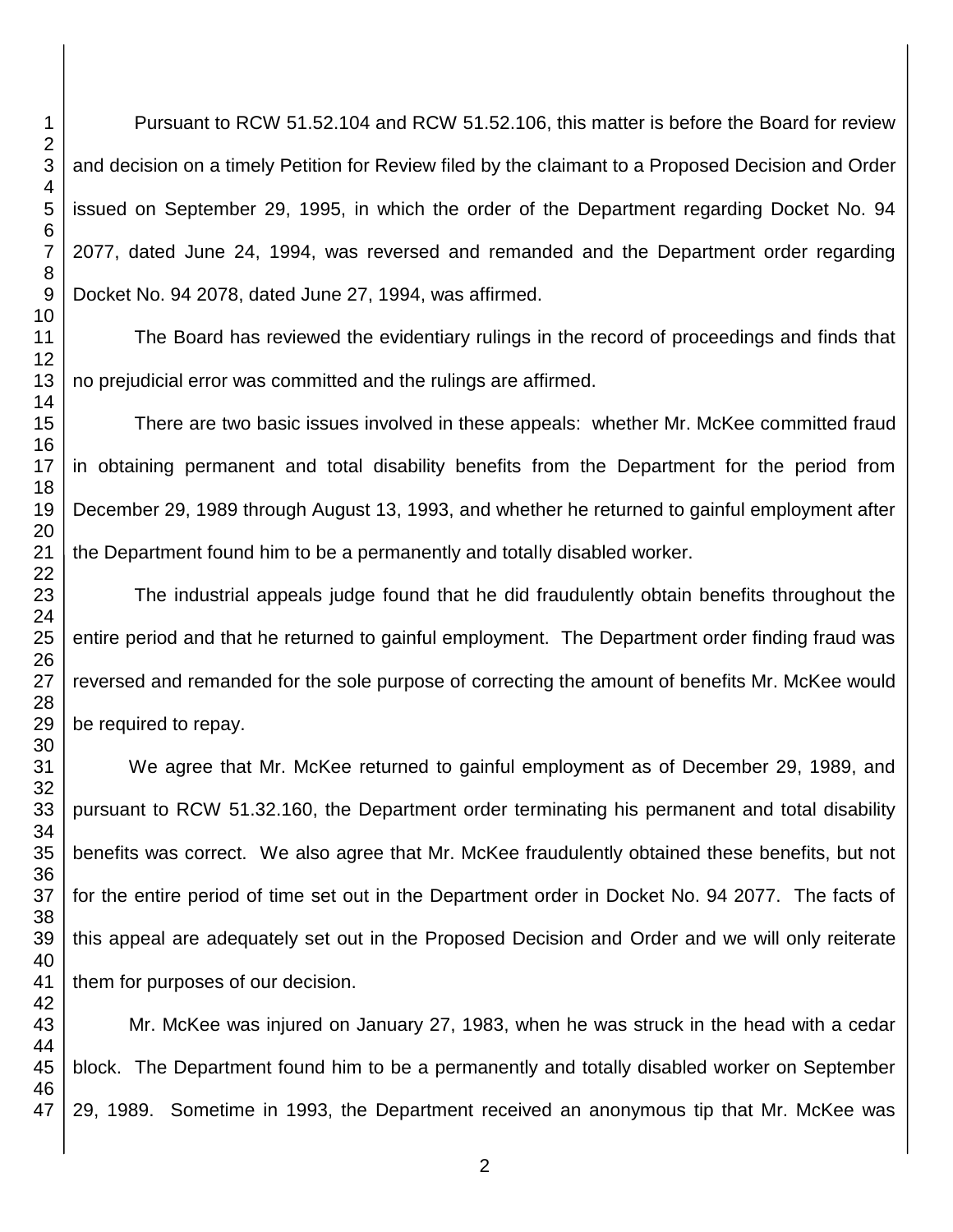employed operating a shake mill. The investigation was assigned to Gail Dudley on April 19, 1993. He made a preliminary search of various records and was unable to establish that a business was being operated.

Sometime later, Mr. Dudley was informed by a detective in the Grays Harbor Sheriff's Department that they were investigating Mr. McKee. Mr. Dudley reviewed the sheriff's records and came to the conclusion that Mr. McKee was, in fact, operating a shake mill. His conclusion was based on his review of checks paid to ABC Shake Mill, Mr. McKee's business, by two shake companies. (Exhibit Nos. 5 & 6).

There is no evidence that Mr. McKee ever did any of the actual physical work of cutting the wood. There is evidence that he hired workers, purchased wood, sold wood, and delivered cedar shakes to customers.

One of the customers was Ron Hagen, who testified that Mr. McKee would telephone him and ask what the price for shakes was. If the price was satisfactory, he would deliver the shakes to another mill, collect a receipt which he would show to Mr. Hagen, who would pay him. 6/23/95 Tr. at 10. Exhibit No. 5 shows that between April 19, 1991 and July 24, 1992, Mr. Hagen paid \$305,476.93 to ABC Shake Mill. These checks were endorsed and cashed by Mr. McKee. Mr. McKee alleges that he took the money and paid the workers and other expenses and only kept \$.05 per shake bundle.

Exhibit No. 6 shows that Pacific Reign, another shake operation, paid ABC \$276,846.46 for the period from December 29, 1989 until February 26, 1991.

The Department made a prima facie case that Mr. McKee was gainfully employed from December 29, 1989 until July 24, 1992, based on the amount of money his business received for that period. Mr. McKee produced no evidence that he did not receive a profit out of these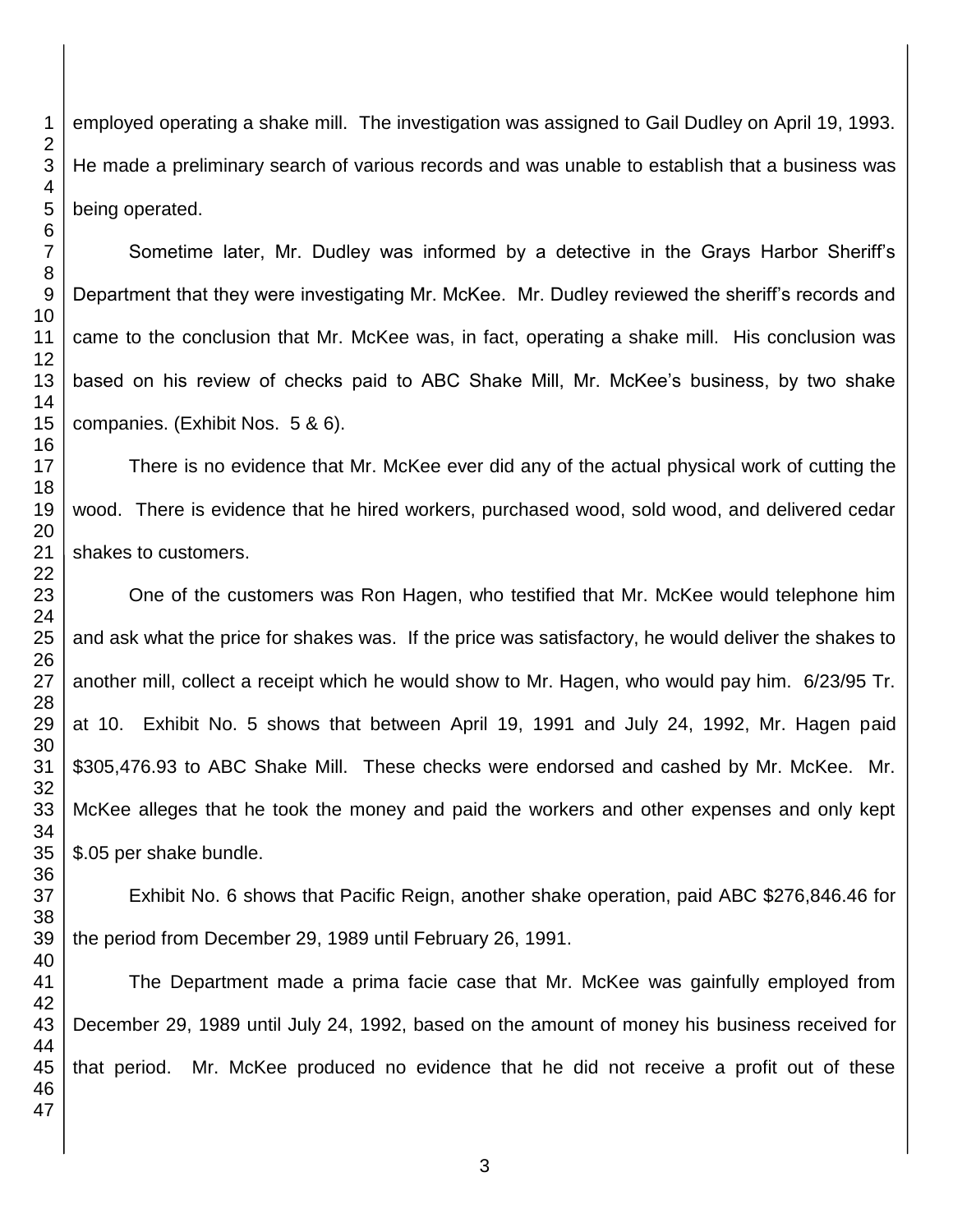proceeds. He kept no records and there is no testimony as to what his expenses were or what he paid his workers. We believe that Mr. McKee was operating a profitable business.

There is some question as to the Department's case from July 25, 1992 until August 13, 1993. There is no evidence that Mr. McKee was operating the mill during this time. There are no checks from that period and no testimony concerning its operation. The Department investigator based his conclusion on checks that run only until July 24, 1992. He never went to the mill to observe its operation. No one testified that the mill was operating after that date.

As in all cases where the Department demands payment of fraudulently obtained benefits, the Department has the burden of establishing a prima facie case and must meet all nine elements of fraud by clear, cogent, and convincing evidence. These nine elements are:

- 1) A representation of an existing fact;
- 2) its materiality;
- 3) its falsity;
- 4) the speaker's knowledge of its falsity or ignorance of its truth;
- 5) [an] intent that it should be acted on by the person to whom it is made;
- 6) ignorance of its falsity on the part of the person to whom it is made;
- 7) the latter's reliance on the truth of the representation;
- 8) [the] right to rely upon it;
- 9) [the] consequent damage.

Sigman v. Stevens-Norton, Inc., 70 Wn.2d 915, 920 (1967).

In In re Kelly Arthur, Dokt. No. 90 2128 (July 30, 1991), we held that the fact that the Department proves fraud during specific time periods does not relieve it of the responsibility to prove fraud for the entire period. As in Arthur, in this appeal, the Department made no effort to present any evidence as to Mr. McKee's physical condition or actual activities after July 24, 1992.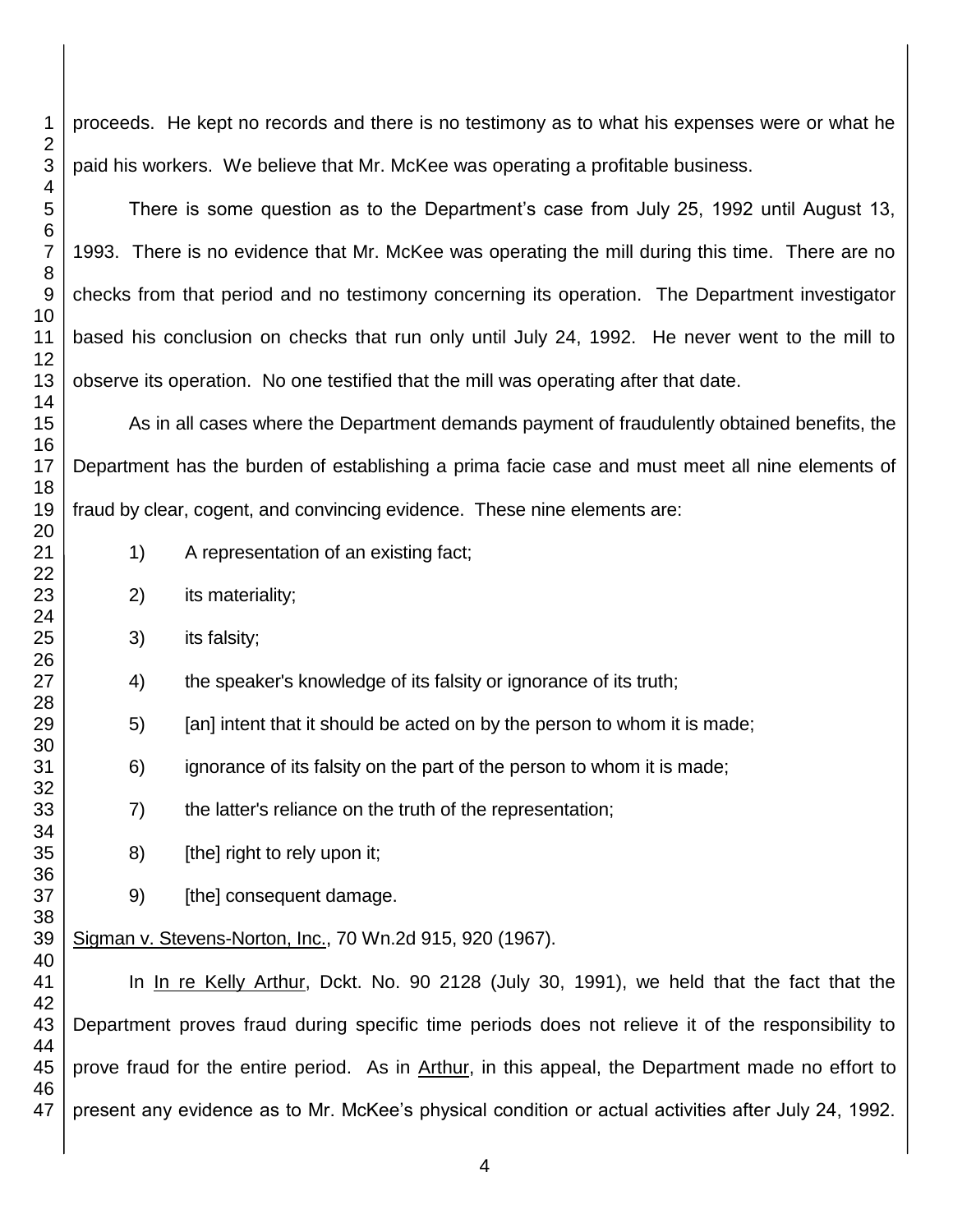In fact, the only evidence as to the period from July 25, 1992 until August 13, 1993, is the testimony of Dr. Schuster, who testified that Mr. McKee was unable to work due to his physical condition, proximately caused by his industrial injury.

Based on this record we can only find that Mr. McKee fraudulently obtained benefits for the period from December 29, 1989 until July 24, 1992, which is the date of the last check received by his business and the last date for which any evidence was produced that showed that he was gainfully employed. We are unable to calculate the entire amount of benefits Mr. McKee received during this time. We have reviewed Exhibit No. 4, copies of his benefit checks from the Department, and some of the checks are poorly copied and the August 1992 check is not legible. Rather than determining the exact amount due the Department, we will order the Department to recoup funds they paid Mr. McKee from December 29, 1989 until July 24, 1992, and to then add the 50 percent penalty.

### **FINDINGS OF FACT**

1. On February 10, 1983, the Department of Labor and Industries received an application for benefits alleging an industrial injury to the claimant on January 27, 1983, during the course of his employment with Peterson Shake Co., Inc. The claim was allowed and benefits paid. On November 16, 1990, the Department issued an order closing the claim with time loss compensation as paid to September 28, 1989, and placed the claimant on a pension effective September 29, 1989. On June 24, 1994, the Department issued an order which found that the claimant was employed or capable of being gainfully employed from December 29, 1989 through August 13, 1993, resulting in an overpayment of pension benefits in the amount of \$62,860.97, which was fraudulently obtained by misrepresentation by the claimant and concealment of employment capability from the Department, and ordered the claimant to refund the Department the overpayment amount plus a 50 percent penalty for a total demand of \$94,291.45. This order was communicated to the claimant on June 27, 1994. On June 27, 1994, the Department issued an order finding that the claimant is considered permanently partially disabled and not totally and permanently disabled and closed the claim without any additional permanent partial disability award. The claimant appealed the June 24 and June 27, 1994 orders to the Board on August 24, 1994, where they were assigned Docket Nos. 94 2077 and 94 2078, respectively.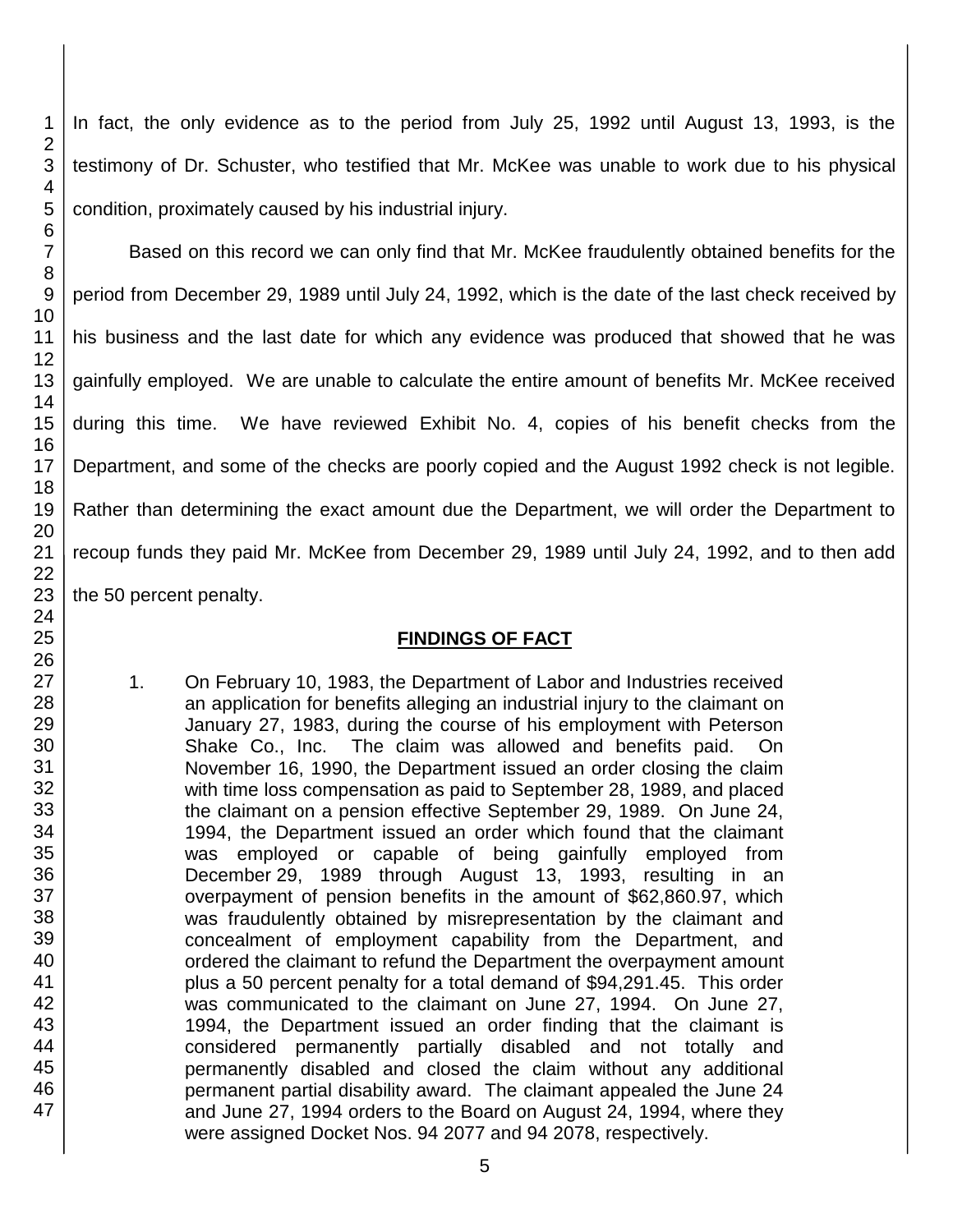- 2. Between December 29, 1989 and July 24, 1992, the claimant was employed as cedar shake broker and manufacturer and received compensation evidencing his ability to perform substantial gainful employment.
- 3. The claimant received pension benefits from the Department of Labor and Industries between December 29, 1989 and July 24, 1992.
- 4. The claimant misrepresented to the Department of Labor and Industries that he was not employed and/or not capable of gainful employment on a reasonably continuous basis between December 29, 1989 and July 24, 1992. He knew that this was a false representation, and intended that the Department act thereon by paying him pension benefits to which he was not entitled. The Department was ignorant of the falsity of the claimant's misrepresentation, relied upon his assertion, and had the right to rely thereon, and sustained damages as a result.
- 5. As of June 27, 1994, the claimant's industrially related medical conditions were fixed and stable and he was permanently partially disabled and not totally and permanently disabled and merited the permanent partial disability award previously awarded.

## **CONCLUSIONS OF LAW**

- 1. The Board of Industrial Insurance Appeals has jurisdiction over the parties and the subject matter of these appeals that were timely filed.
- 2. The claimant fraudulently obtained pension benefits from the Department from December 29, 1989 through July 24, 1992.
- 3. The Department is entitled to recoupment of the pension benefits paid to Mr. McKee between December 29, 1989 and July 24, 1992, plus a penalty of 50 percent pursuant to the provisions of RCW 51.32.240.
- 4. As of June 27, 1994, the claimant was not a totally and permanently disabled injured worker as defined by RCW 51.08.160.
- 5. The June 24, 1994 Department of Labor and Industries order that found that the claimant was employed or capable of being gainfully employed from December 29, 1989 through August 13, 1993, resulting in an overpayment of pension benefits in the amount of \$62,860.97, which was fraudulently obtained by misrepresentation by the claimant and concealment of employment capability from the Department and ordered the claimant to refund the Department the overpayment amount plus a 50 percent penalty for a total demand of \$94,291.45, is incorrect and is reversed and remanded to the Department with directions to issue an order finding that the claimant was employed or capable of